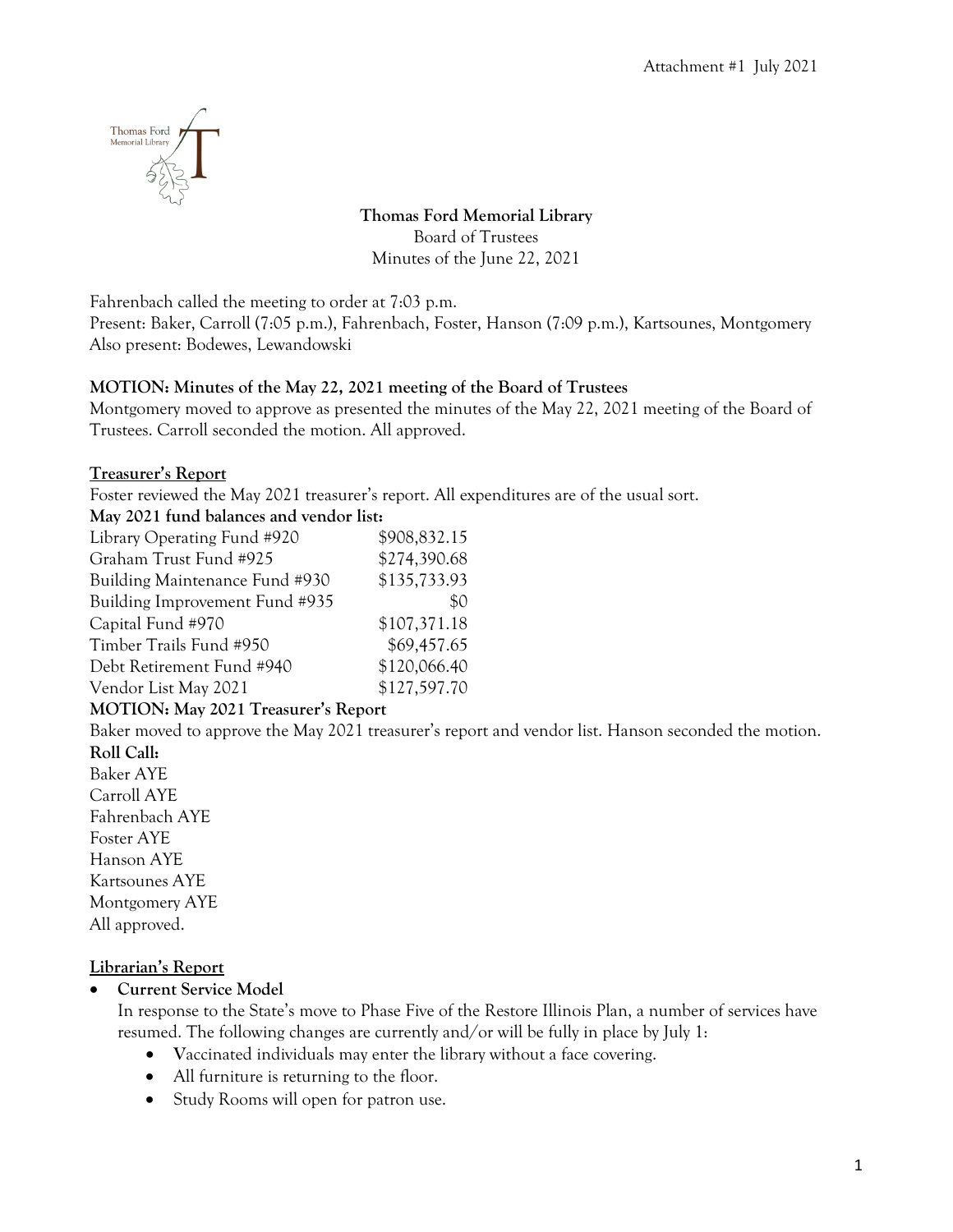- All public computers will be available.
- The Children's Department reading train and water tower will open.

Safety measures, such as masks for unvaccinated individuals, children and staff, spacing precautions, and additional cleaning will continue.

# • **Summer Reading**

All three Summer Reading Programs have begun and are off to a great start. As of June 17, 522 children, 127 teens and 85 adults are already participating! It is great to see all of the kids back in the Library for the summer. This year's community-wide book club Village Read pick is *Pride and Prejudice* by Jane Austen. Complimentary books are available at the Circulation desk and registration for related programming/discussions has been very enthusiastic.

## • **New Trustee Orientation**

The orientation meeting was held immediately prior to this regular meeting. Topics discussed were legal responsibilities, scope of duties, the Open Meetings Act, as well as Library operations i.e. budget process, strategic plan, importance of intellectual freedom, Board policies, and pending building projects.

# • **Staff News**

The Library is pleased to welcome Kathy Mielecki as a part-time Adult Services Librarian and AJ Kuta as a temporary Circulation Clerk.

• Statistics and Departmental Reports were presented. Departmental presentations will begin in August.

# **Visitors/Public Comment**: None.

**Communications**: *Children and Libraries* publication cover featured a Thomas Ford youth patron participating in the Therapaws program and an article with Youth Services Head Uma Nori. *The Trustee Fact File* was distributed.

## **Committees**:

## **Building and Grounds**

Lewandowski reported. A HVAC condenser motor is being replaced. This is a usual summer occurrence. The sprinkler system has been adjusted in compliance with Village water conservation schedules.

## **Old Business**

## **Board Committee Assignments for 2021-2023**

Fahrenbach presented Library Board Committees assignments: Finance – Foster (chair), Baker, Carroll; Building and Grounds – Carroll (chair), Foster, Hanson, Montgomery; Personnel – Hanson (chair), Baker, Kartsounes. Additionally, Montgomery will serve as Liaison to the Library Friends and Kartsounes will serve as Liaison to the Library Foundation.

## **New Business**

## **Resolution for .02% Building Maintenance Levy**

Every year the Library must request the Village to levy a tax for the maintenance of this public building. The Library, through the Village, has levied this tax for many years.